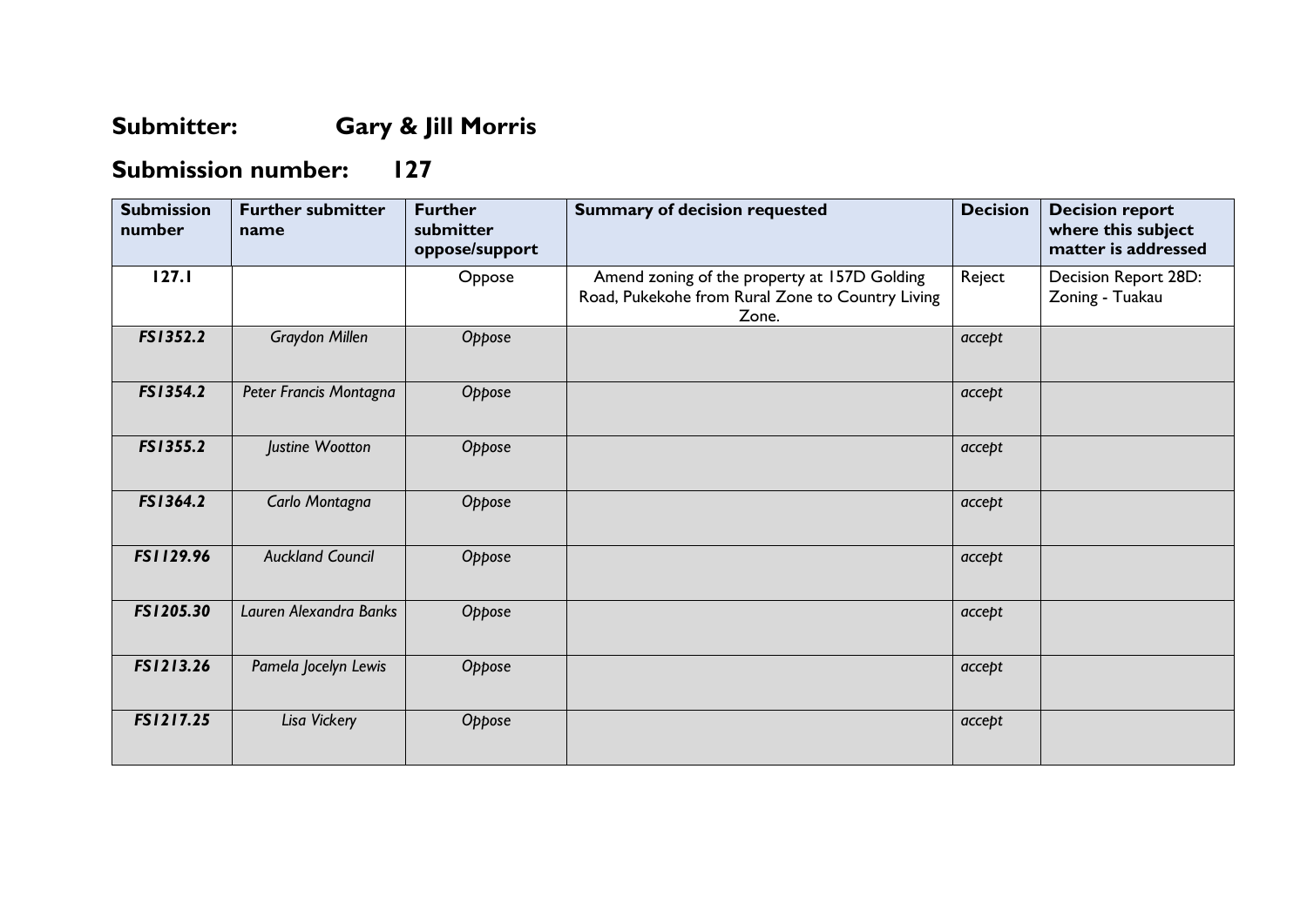| <b>Submission</b><br>number | <b>Further submitter</b><br>name | <b>Further</b><br>submitter<br>oppose/support | <b>Summary of decision requested</b> | <b>Decision</b> | <b>Decision report</b><br>where this subject<br>matter is addressed |
|-----------------------------|----------------------------------|-----------------------------------------------|--------------------------------------|-----------------|---------------------------------------------------------------------|
| FS1219.30                   | Kirsty Rae Rapana                | Oppose                                        |                                      | accept          |                                                                     |
| FS1220.26                   | <b>Heather Walden</b>            | Support                                       |                                      | accept          |                                                                     |
| FS1226.22                   | Mary Evelyn Chapman              | Oppose                                        |                                      | accept          |                                                                     |
| FS1227.30                   | Karen Daphne<br><b>McMurtry</b>  | Oppose                                        |                                      | accept          |                                                                     |
| FS1228.30                   | Peter Christopher<br>Chapman     | Oppose                                        |                                      | accept          |                                                                     |
| FS1229.30                   | James Wilson McMurtry            | Oppose                                        |                                      | accept          |                                                                     |
| FS1230.26                   | Nichola Taylor                   | Oppose                                        |                                      | accept          |                                                                     |
| FS1231.22                   | John Scott                       | Oppose                                        |                                      | accept          |                                                                     |
| FS1232.22                   | Anthony Montagna                 | Oppose                                        |                                      | accept          |                                                                     |
| FS1233.26                   | Andrea Scott                     | Oppose                                        |                                      | accept          |                                                                     |
| FS1234.26                   | Scott Taylor                     | Oppose                                        |                                      | accept          |                                                                     |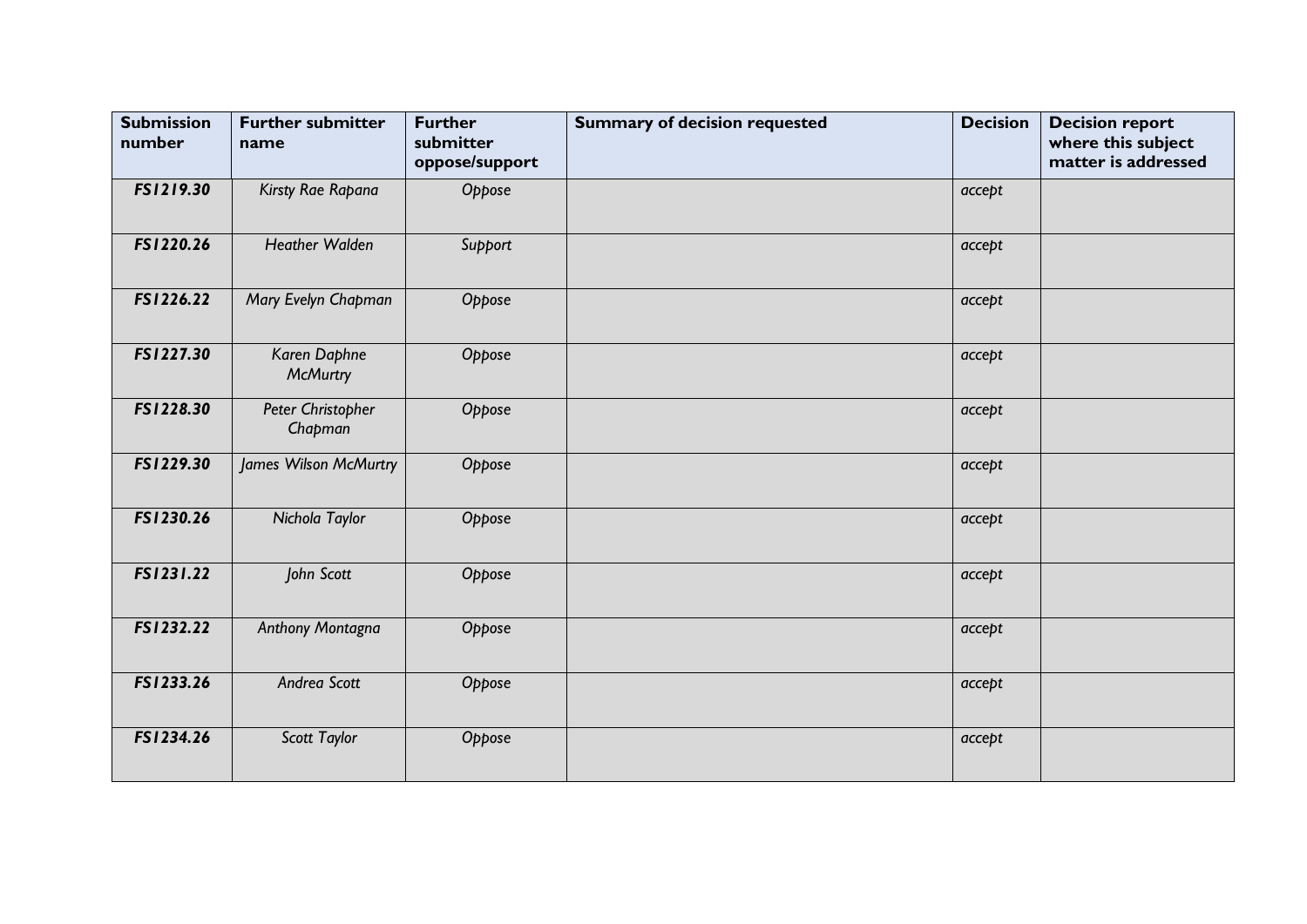| <b>Submission</b><br>number | <b>Further submitter</b><br>name           | <b>Further</b><br>submitter<br>oppose/support | <b>Summary of decision requested</b> | <b>Decision</b> | <b>Decision report</b><br>where this subject<br>matter is addressed |
|-----------------------------|--------------------------------------------|-----------------------------------------------|--------------------------------------|-----------------|---------------------------------------------------------------------|
| FS1235.22                   | <b>Kirsten Marx</b>                        | Oppose                                        |                                      | accept          |                                                                     |
| FS1236.30                   | Lynda Mellsop                              | Oppose                                        |                                      | accept          |                                                                     |
| FS1237.30                   | <b>Bronwyn McMurtry</b>                    | Oppose                                        |                                      | accept          |                                                                     |
| FS1238.30                   | <b>Grant David Maclean</b>                 | Oppose                                        |                                      | accept          |                                                                     |
| FS1239.26                   | <b>Ruth Phillips</b>                       | Oppose                                        |                                      | accept          |                                                                     |
| FS1240.30                   | Linda Andrew                               | Oppose                                        |                                      | accept          |                                                                     |
| FS1241.30                   | <b>Calvin Andrew</b>                       | Oppose                                        |                                      | accept          |                                                                     |
| FS1242.30                   | Faine Delwyn Mende                         | Oppose                                        |                                      | accept          |                                                                     |
| FS1243.26                   | <b>Nicole Ormsby</b>                       | Oppose                                        |                                      | accept          |                                                                     |
| FS1245.26                   | <b>Maire Enterprises</b><br><b>Limited</b> | Oppose                                        |                                      | accept          |                                                                     |
| FS1246.26                   | Sharageen Holdings<br>Limited              | Support                                       |                                      | accept          |                                                                     |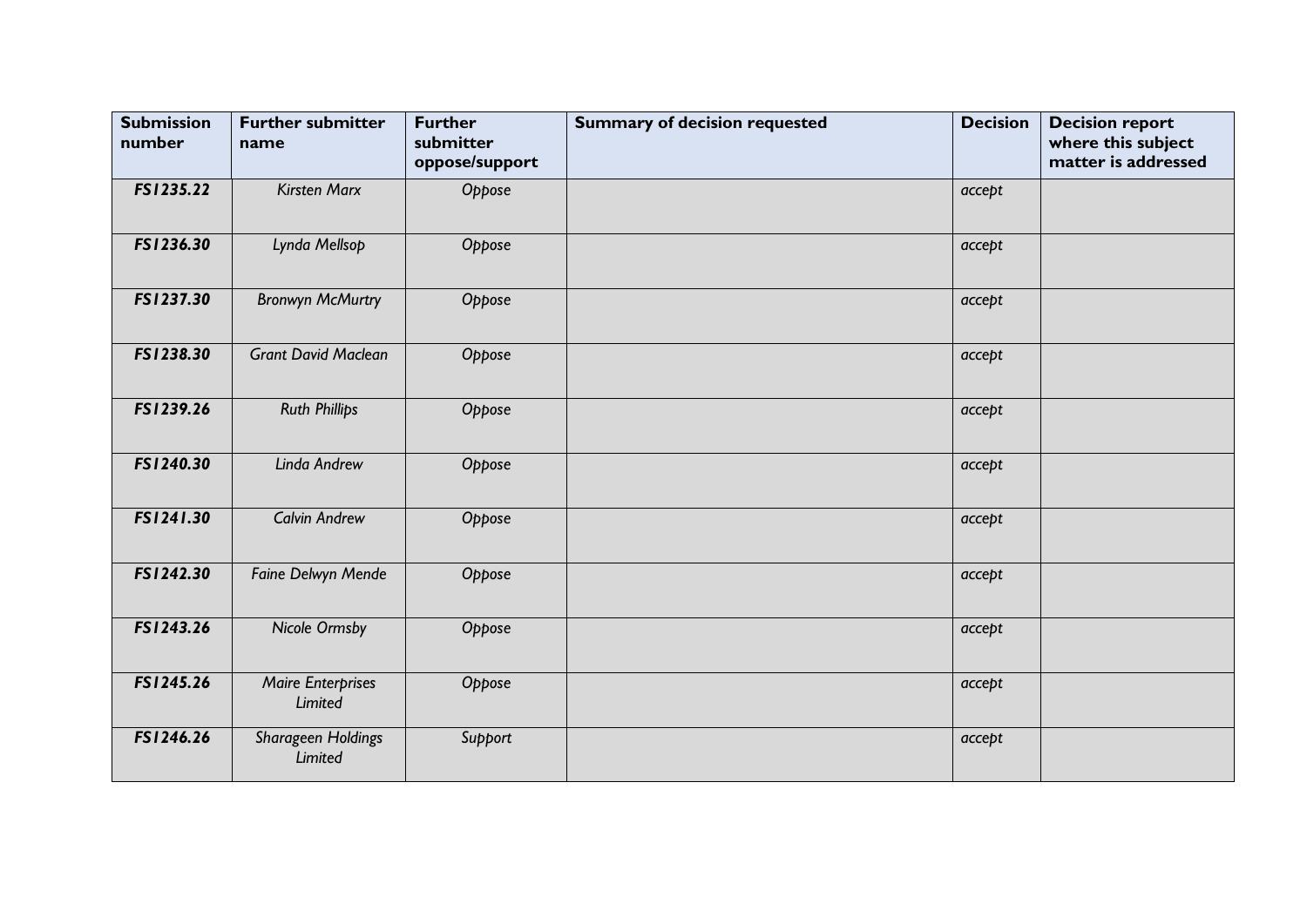| <b>Submission</b><br>number | <b>Further submitter</b><br>name      | <b>Further</b><br>submitter<br>oppose/support | <b>Summary of decision requested</b> | <b>Decision</b> | <b>Decision report</b><br>where this subject<br>matter is addressed |
|-----------------------------|---------------------------------------|-----------------------------------------------|--------------------------------------|-----------------|---------------------------------------------------------------------|
| FS1247.26                   | <b>Tammy Baker</b>                    | Oppose                                        |                                      | accept          |                                                                     |
| FS1290.21                   | Anthony James Parker                  | Oppose                                        |                                      | accept          |                                                                     |
| FS1336.26                   | <b>Gary Finlay</b>                    | Oppose                                        |                                      | accept          |                                                                     |
| FS1351.30                   | Shana King                            | Oppose                                        |                                      | accept          |                                                                     |
| FS1356.26                   | Elizabeth Jean<br>Deadman             | Oppose                                        |                                      | accept          |                                                                     |
| FS1357.30                   | <b>Graham Gavin</b><br>Deadman        | Oppose                                        |                                      | accept          |                                                                     |
| FS1358.30                   | Graham A Deadman                      | Oppose                                        |                                      | accept          |                                                                     |
| FS1359.26                   | <b>Oshila Greathead</b>               | Oppose                                        |                                      | accept          |                                                                     |
| FS1360.22                   | Nesdam & Fisk Madsen<br><b>Trust</b>  | Oppose                                        |                                      | accept          |                                                                     |
| FS1361.22                   | <b>Pamela Rosalind Anne</b><br>Parker | Oppose                                        |                                      | accept          |                                                                     |
| FS1362.26                   | Samuel Philip Crisp                   | Oppose                                        |                                      | accept          |                                                                     |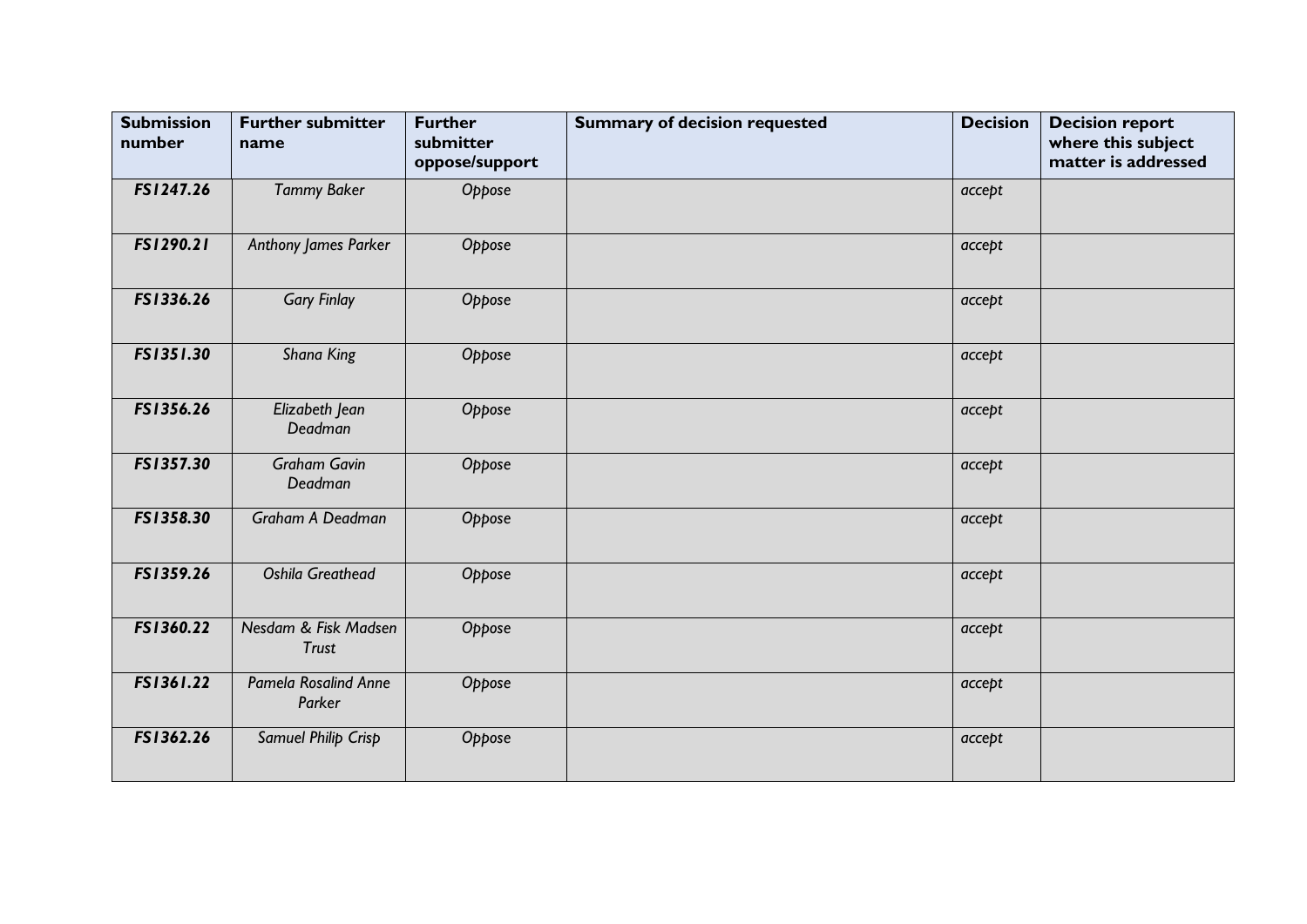| <b>Submission</b><br>number | <b>Further submitter</b><br>name      | <b>Further</b><br>submitter<br>oppose/support | <b>Summary of decision requested</b> | <b>Decision</b> | <b>Decision report</b><br>where this subject<br>matter is addressed |
|-----------------------------|---------------------------------------|-----------------------------------------------|--------------------------------------|-----------------|---------------------------------------------------------------------|
| FS1363.26                   | <b>Carly Rae Crisp</b>                | Oppose                                        |                                      | accept          |                                                                     |
| FS1372.26                   | David Gordon Eady                     | Oppose                                        |                                      | accept          |                                                                     |
| FS1386.108                  | Mercury NZ Limited                    | Oppose                                        |                                      | accept          |                                                                     |
| 128                         | <b>Trevor Reid</b>                    | Support                                       |                                      | Accept          | Decision Report 28K:<br>Zoning - Horotiu                            |
| FS1036.6                    | <b>Brownie Investments</b><br>Limited | Support                                       |                                      | Accept          |                                                                     |
| FS1039.8                    | Colette Brown                         | Support                                       |                                      | Accept          |                                                                     |
| <b>FS1017.11</b>            | Gulab Bilimoria                       | Support                                       |                                      | Accept          |                                                                     |
| FS1017.16                   | Gulab Bilimoria                       | Support                                       |                                      | Accept          |                                                                     |
| FS1313.32                   | Perry Group Limited                   | Support                                       |                                      | Accept          |                                                                     |
| FS1379.27                   | Hamilton City Council                 | Oppose                                        |                                      | Reject          |                                                                     |
| FS1386.109                  | Mercury NZ Limited                    | Oppose                                        |                                      | Reject          |                                                                     |